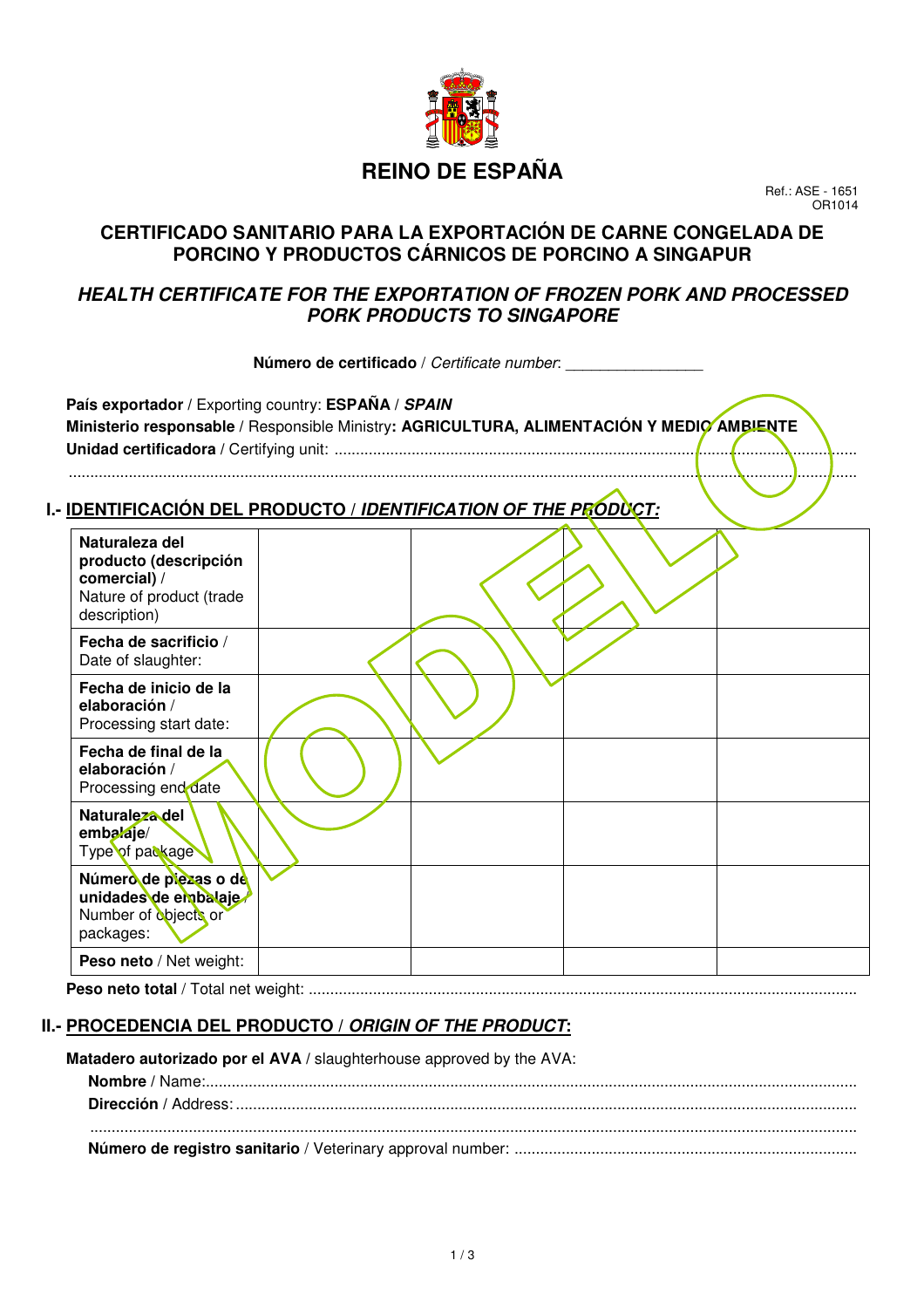**Sala de despiece autorizada por el AVA** / Cutting plant approved by the AVA:

| Industria cárnica autorizada por el AVA / meat processing plant approved by the AVA: |
|--------------------------------------------------------------------------------------|
|                                                                                      |
|                                                                                      |
|                                                                                      |
|                                                                                      |

#### **III.- DESTINO DEL PRODUCTO / DESTINATION OF THE PRODUCT:**

#### **IV.- CERTIFICACIÓN SANITARIA / HEALTH ATTESTATION:**

**El veterinario oficial abajo firmante certifica que:** / I, the undersigned, official veterinarian, certify that:

- **1.- España ha permanecido libre de Peste porcina africana y Peste bovina durante los 6 meses**  inmediatamente anteriores a la fecha del sacrificio de los animales y a la fecha de exportación del producto a Singapur / Spain has been free from African Swine Fever and Rinderpest for six months immediately prior to the date of slaughter of the animals and the date of export of the product to Singapore;
- **2.- El producto procede de animales:** / the product is derived from animals:
	- a) Que han nacido y fueron criados en España, que ha estado libre de Fiebre aftosa, Peste porcina **clásica y Enfermedad vesicular porcina durante 6 meses inmediatamente anteriores a la fecha del sacrificio de los animales y la fecha de exportación del producto a Singapur / which were** born and reared in Spain which has been free from Foot-and-Mouth Disease, Classical Swine Fever and Swine Vesicular Disease for six months immediately prior to the date of slaughter of the animals and the date of export of the product to Singapore
	- Que han superado las inspecciones ante y post-mortem en los mataderos autorizados por el AVA en España indicados en la sección II, y se hallaron libres de cualquier síntoma de **enfermedades infecciosas o contagiosas /** which have passed ante-mortem and post-mortem inspections at the AVA-approved slaughterhouse(s) in Spain mentioned in Section II and found to be free from any evidence of infectious or contagious diseases;
	- **c) Que han sido analizados de Trichinella spiralis y fueron hallados negativos** / which have been tested for Trichinella spiralis and found negative.
	- **d) Que no han sido alimentados con desechos de cocina** / which have not been swill-fed.
- **3.- El sacrificio de los animales y la elaboración, embalaje y almacenamiento de la carne se llevaron a cabo de forma higiénica bajo control de los veterinarios oficiales de la autoridad veterinaria de España, en mataderos autorizados por el AVA para la exportación a Singapur** / the slaughter of the animals and processing, packing and storage of meat were carried out in a sanitary manner under the supervision of Officials from the Veterinary Authority of Spain, in slaughterhouse(s) approved by the AVA for export to Singapore.